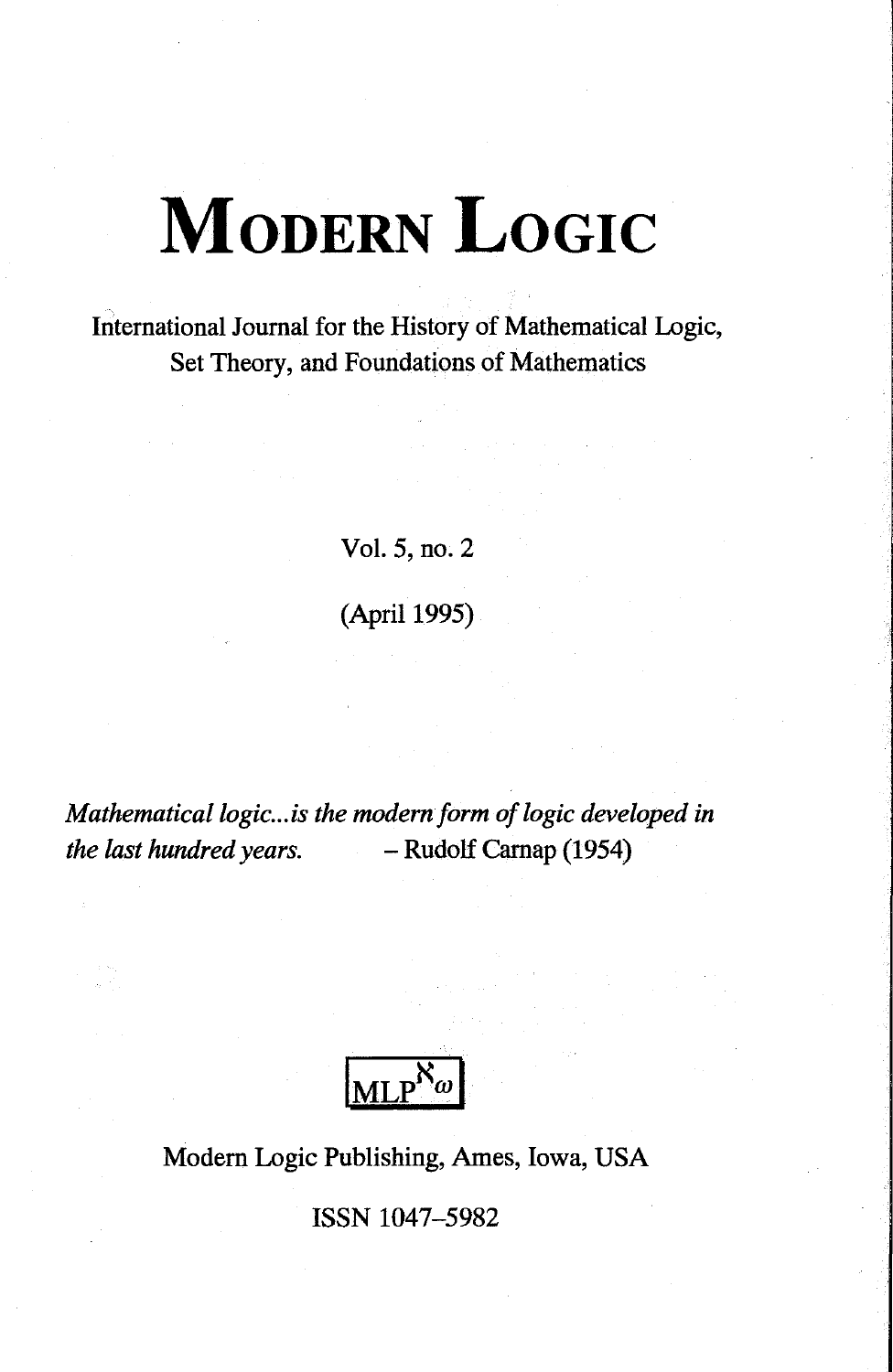## International Journal of the History of Mathematical Logic, Set Theory, and Foundations of Mathematics

#### EDITORIAL BOARD

EDITOR: Irving H. ANELLIS (Modem Logic Publishing, 2408\*/2 Lincoln Way (Upper Level), Ames, IA 50014-7217, USA; email: fl.mlp@ISUMVS.bitnet; f 1 .mIp@ISUMVS.IASTATE. EDU; America Online: ModernLog@aol.com) (English, Russian / General Logic and Foundations, Proof Theory, 2O.-cent., Logic in the USSR; ОЗВхх, ()3Fxx)

Co-editor: Thomas L. DRUCKER (Modern Logic Publishing, 304 South Hanover Street, Carlisle,<br>PA 17013–3938, USA; fax: 717–258–0515) (English, French / Categorical Logic, Model Theory and<br>Nonstandard Models; 03G30, 18B25, 03C

Francinc F. ABELES (Department of Mathematics and Computer Science, Kean College SCNJ,

Union, N.J. 07083, USA; email: fabeles@luau.kean.edu) (Reviews Editor)<br>Alexei G. BARABASHEV (Department of Philosophy and Methodology of Science, Room 451,<br>Humanities Bldg. No. 1, Center for Social Sciences and Humanitaria

Moscow University, L. Tolstoy street 42, Ulyanovsk, 432700, Russia; email: bazhan@hum.univ. simbirsk.su) (Russian, English / Paraconsistent Logics, Modal Logics, Multiple-valued Logics, 19. 20. century Logic in Russia & USSR; 03B45, 03R50) Leon HARKLEROAD (1111 Hector Street, Ithaca, N.Y. 14850, USA; email: leon@math.

comell.edu) (English, French, German, Hungarian / Recursion Theory, Fuzzy Sets; 03Dxx, 03E72, 04A72)

Sangmun KIM (Department of Mathematics, Yonsei University, Seoul, 120-749, Korea; email: sangmunk@bubble.yonsei.ac.kr) (English, German / Logic and History of Logic in Asia; 01A25, 01A27, 01A29)

Roman MURAWSKI (Instytut Matematyki, UAM, ul. Matejki 48/49, PL-60-769 Poznan, Poland; email: nnur@plpuam1 l.bitnet) (Polish, Russian, German, English, French / 19.-20. century Logic in Poland, Hilbert's Program, Metamathematics, and Theories of Arithmetic, First- and Second-order Arithmetic and Fragments, Nonstandard Models of Peano Arithmetic; 03C62, 03F30, 03F35, 03H15)

Volker PECKHAUS (Institut für Philosophie der Universität Erlangen-Nürnberg, Bismarckstraße 1, D-91054 Erlangen, Gemiany; email: vrpeckha@phil.uni-erlangen.de) (German, English / Algebraic Logic; 03Gxx)

Gellius N. POVAROV (Department of Cybernetics, Engineering Physics Institute, Kashirskoe<br>Shosse, Bldg. 31, Moscow University, Moscow, 115409, Russia; fax: 7 (095) 324-2111) (Russian,<br>English, German, French, Spanish, Itali

Wim RUITENBURG (Department of Mathematics, Statistics & Computer Science, Marquette University, Milwaukee, Wl 53233-2189, USA; email: wimr@marque.mscs.mu.edu) (English, Dutch, German, French / Constructive Logic and Mathematics, Intuitionism, Topos Theory, Constructive Algebra; 03F50, 03F55, 03F65; 03G30)

John С SIMMS (Department of Mathematics, Statistics & Computer Science, Marquette University, Milwaukee, WI 53233-2189, USA; email: johns@marque.mscs.mu.edu) (English, German, French / Set Theory; ОЗЕхх, 04-xx) ADVISORY BOARD: Evandro AGAZZI *(ex offlco),* Boris V. BIRYUKOV, Nathan HOUSER,

Christian THIEL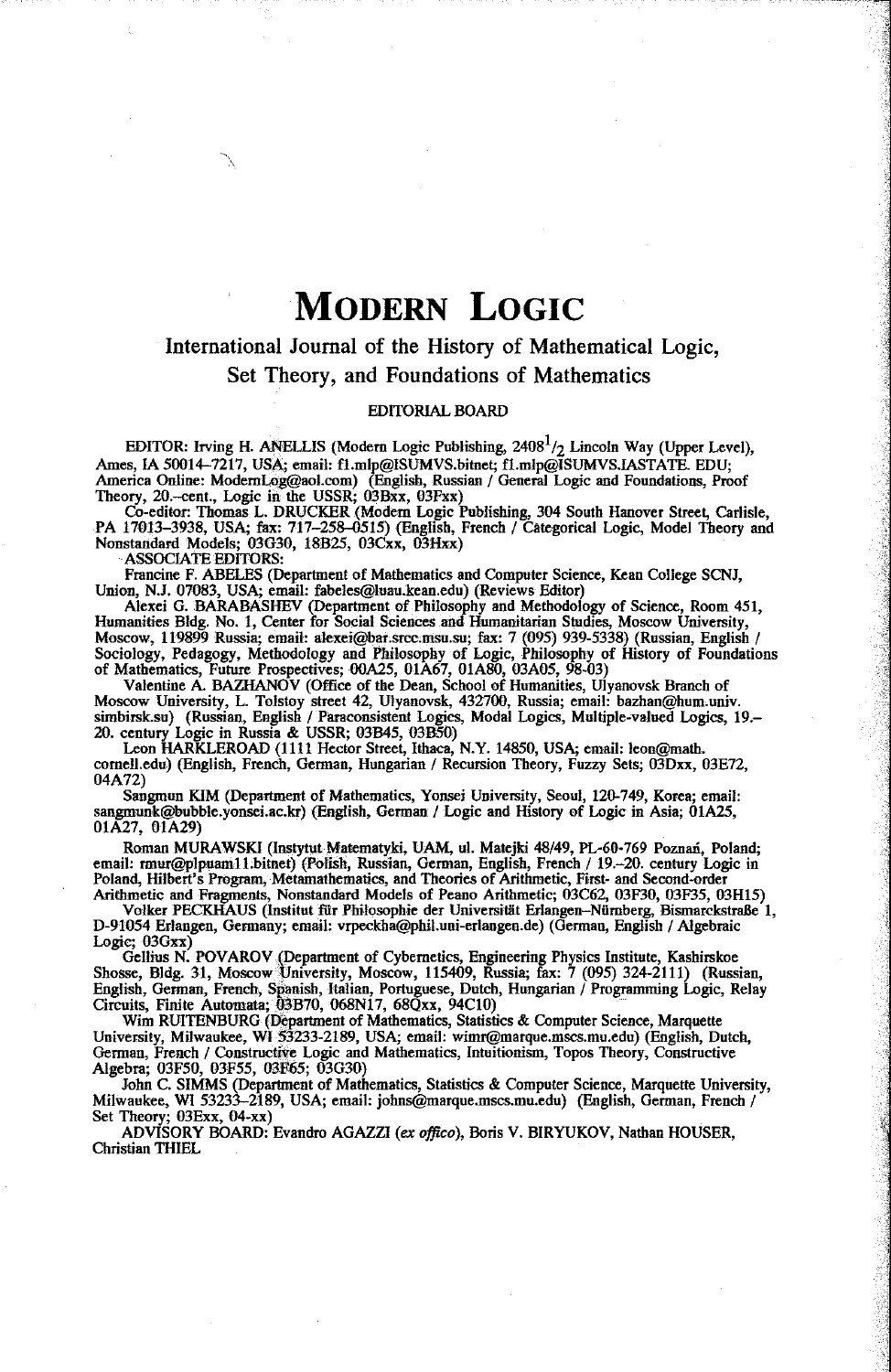International Journal of the History of Mathematical Logic, Set Theory, and Foundations of Mathematics

**Subscriptions.** Requests for information concerning subscriptions should be sent to: Order & Subscription Department, Modern Logic Publishing,  $2408<sup>1</sup>/<sub>2</sub>$  Lincoln Way (Upper Level), Ames, IA 50014-7217, USA. Individuals residing in the countries which do not have convertible currency may inquire about Barter Exchange Subscriptions. Institutional subscribers may contact their journals subscription service. Subscriptions (current rates, valid until 1 September, 1995): Individuals - US\$36 per volume (add US\$20 per volume for air mail delivery outside the United States); Libraries/institutions: US\$100 per volume.

Published by Modem Logic Publishing, Dr. Irving H. Anellis, Editor & Publisher; Henry Kormin, Executive Administrator: 2408<sup>1</sup>/2 Lincoln Way (Upper Level), Ames, IA 50014-7217, USA.

# © Modern Logic Publishing, 1995

No part of this publication may be reproduced or transmitted in any form or by any means, electronic or mechanical, including photocopy, recording, or any information storage and retrieval system without the express permission in writing of the publisher.

> vol. 5, no. 2 (April 1995)

ISSN 1047-5982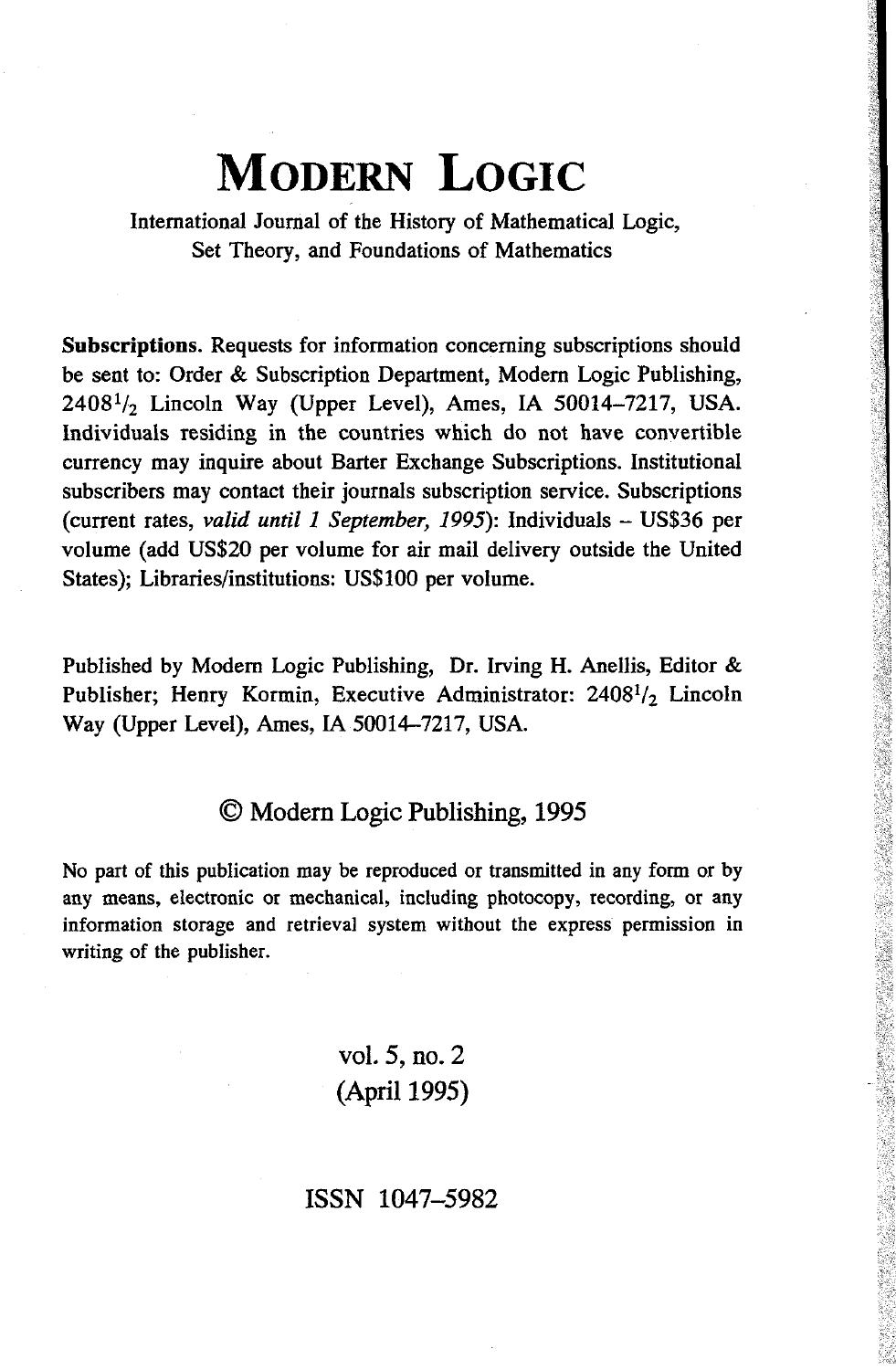International Journal of the History of Mathematical Logic, Set Theory, and Foundations of Mathematics

Revue International d'Histoire de Logique Mathématique, Théorie des Ensembles et des Fondements des Mathématiques

Internationale Zeitschrift für Geschichte der mathematischen Logik, Mengenlehre und Grundlagen der Mathematik

Международный Журнал по Истории Математической Логики, Теории Множеств и Оснований Математики

Rivista Internazionale di Storia della Logica Matematica, Teoria degli Insiemi e Fondamenti di Matematica

Revista internacional de história de la lógica matemática, teoría de conjuntos y fundamentos de las matemáticas

> Volume 5, no. 2 (April 1995)

# Modern Logic Publishing (SAN 298-1777)

Irving H. Anellis, Publisher; Henry Kormin, Executive Administrator  $2408\frac{1}{2}$  Lincoln Way (Upper Level) Ames, Iowa 50014 -7217, USA  $\frac{1}{6}$  tel.: 515 / 292-1819 email: F1.MLP@ISUMVS.IASTATE.EDU (internet) F1.MLP@ISUMVS (bitnet) ; ModernLog@aol.com (America OnLine)

Printed by Sigler Printing & Publishing 413 Northwestern Avenue, Ames, IA 50010-0887, USA Typesetting by the Department of Mathematics, Statistics and Computer Science of Marquette University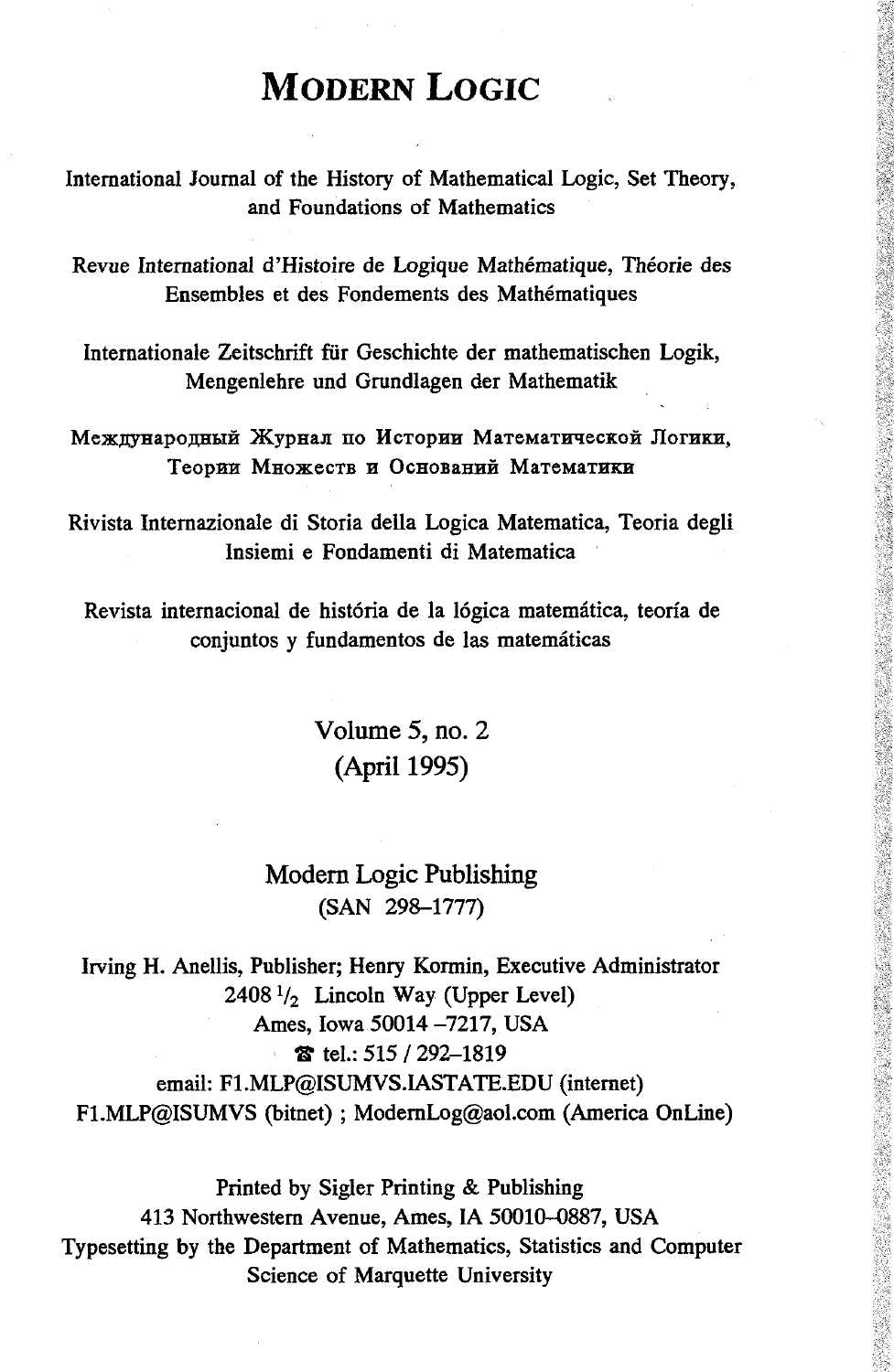#### **MLP PUBLICATIONS**

### HISTORY OF LOGIC NEWSLETTER (ISSN 1069-2878)

Published bimonthly (6 times per year) US\$ 15 per year (+ US\$6 for air delivery outside the U.S.)

*Studies in the*

*Nineteenth-century History of Algebraic Logic and Universal Algebra: A Secondary Bibliography*

MODERN LOGIC, Volume 5, no. 1 (January 1995)

is now also available as a convenient wordprocessor file in electronic format

as

## *Studies in the Nineteenth-century History of Algebraic Logic and Universal Algebra: An Electronic Secondary Bibliography*

When ordering, please specify whether diskettes should be formatted for Macintosh or PC platforms, whether diskettes should be 5.25 or 3.5, doublesided double density or high density. The file can be formatted for most major DOS or Macintosh wordprocessing applications

Single-user:  $$15 + $1.50$  shipping & handling. Multiple-user site license:  $$30 + $1.50$  shipping & handling. VISA and MasterCard accepted.

Direct all orders to:

Order & Subscription Department Modern Logic Publishing  $2408<sup>1</sup>$ /<sub>2</sub> Lincoln Way (Upper Level) Ames, IA 50014-7217, USA

& tel.: 515 / 292-1819

*Cf)* email: F1.MLP@ISUMVS.IASTATE.EDU ; ModernLog@aol.com